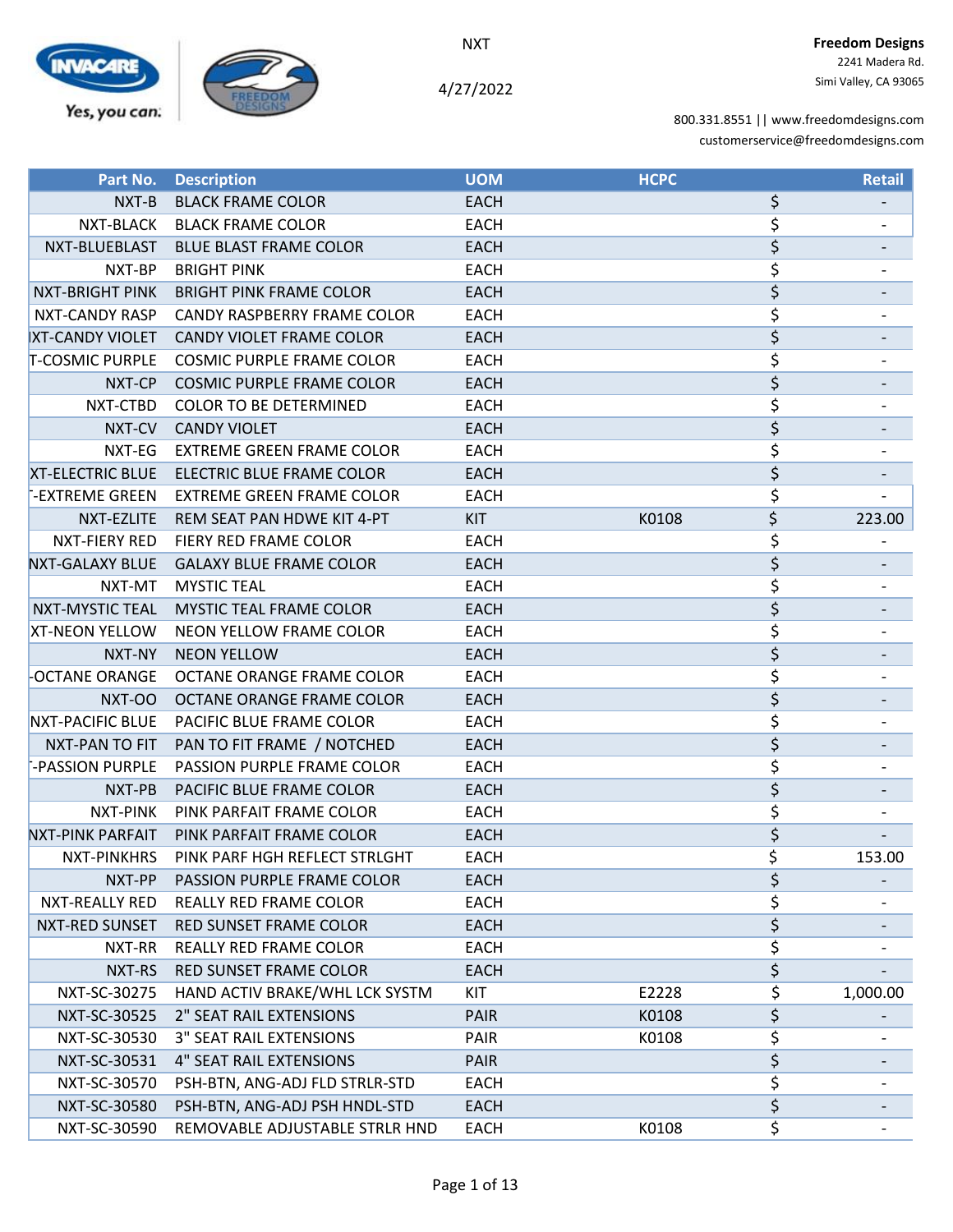

4/27/2022

| Part No.               | <b>Description</b>                              | <b>UOM</b>  | <b>HCPC</b> | Retail       |
|------------------------|-------------------------------------------------|-------------|-------------|--------------|
|                        | NXT-SC-31508 FOOT ACTIVATED WHEEL LOCK ASSY     | <b>PAIR</b> | E2228       | \$           |
|                        | NXT-SC-31530 16" MAG WHEEL                      | PAIR        |             | \$           |
| NXT-SC-31533           | 18" MAG WHEEL                                   | <b>PAIR</b> |             | \$           |
|                        | NXT-SC-34222 5" X 1.5" POLY PLASTIC MAG CST     | <b>PAIR</b> |             | \$           |
|                        | NXT-SC-34777 7 X 1" POLY PLASTIC MAG            | <b>PAIR</b> |             | \$           |
|                        | NXT-SC-34999 6" X 1.5" POLY PLASTIC MAG         | PAIR        |             | \$           |
| NXT-SC-36401           | 4.5" HEAVY DUTY EXT FOR ELR                     | <b>PAIR</b> |             | \$           |
| NXT-SC-36402           | 4.5" HEAVY DUTY EXTENSION                       | <b>PAIR</b> |             | \$           |
| NXT-SC-36403           | <b>6.5" HEAVY DUTY EXTENSION</b>                | <b>PAIR</b> |             | \$           |
|                        | NXT-SC-36407 HIGH MOUNT BRACKETS                | <b>PAIR</b> |             | \$           |
|                        | NXT-SC-36410 HIGH MOUNT CLAMPS AND TUBES        | <b>PAIR</b> | K0037       | \$           |
| NXT-SG                 | SPARKLE GREEN FRAME COLOR                       | <b>EACH</b> |             | \$           |
|                        | VXT-SINGLE LEVER SINGLE LEVER HAND TILT         | <b>EACH</b> |             | \$           |
| VXT-SINGLE PEDAL       | SINGLE PEDAL FOOT ACTIVAT TILT                  | <b>EACH</b> |             | \$           |
|                        | NXT-SP SUGAR PLUM FRAME COLOR                   | <b>EACH</b> |             | \$           |
|                        | T-SPARKLE GREEN SPARKLE GREEN FRAME COLOR       | <b>EACH</b> |             | \$           |
| NXT-SPECIFY            | SET AT <b>ALCOHOL:</b>                          | <b>EACH</b> |             | \$           |
|                        | SPECIFY ARM HEIG SET ARMREST AT                 | <b>EACH</b> |             | \$           |
|                        | PECIFY BACKPOST SET BACKPOST DEPTH AT           | <b>EACH</b> |             | \$           |
|                        | T-SPECIFY HEIGHT SET HEIGHT AT                  | <b>EACH</b> |             | \$           |
| <b>NXT-SPECIFY PAN</b> | WX D/NOTCHED                                    | <b>EACH</b> |             | \$           |
| NXT-SPECIFY STF        | SET SEAT TO FLOOR AT                            | <b>EACH</b> |             | \$           |
|                        | XT-STORMY GRAY STORMY GRAY FRAME COLOR          | <b>EACH</b> |             | \$           |
|                        | <b>XT-SUGAR COOKIE SUGAR COOKIE FRAME COLOR</b> | <b>EACH</b> |             | \$           |
|                        | NXT-SUGAR PLUM SUGAR PLUM FRAME COLOR           | <b>EACH</b> |             | \$           |
| NXT-SYS-10900          | FDI BACKPACK - N/C W/ SYSTEM                    | <b>EACH</b> |             | \$           |
| NXT-SYS-10905          | CANOPY-FLIP BACK N/C W/ SYSTEM                  | <b>EACH</b> |             | \$           |
| NXT-SYS-10905-10       | CANOPY-FLIP-BACK ADJ N/C 10-12                  | <b>EACH</b> | K0108       | \$           |
| NXT-SYS-10905-12       | CANOPY-FLIP-BACK ADJ N/C 12-14                  | <b>EACH</b> | K0108       | \$           |
| NXT-SYS-10905-14       | CANOPY-FLIP-BACK ADJ N/C 14-16                  | <b>EACH</b> | K0108       | \$           |
| NXT-SYS-10905-16       | CANOPY-FLIP-BACK ADJ N/C 16-18                  | <b>EACH</b> | K0108       | \$           |
| NXT-SYS-10905-18       | CANOPY-FLIP-BACK ADJ N/C 18-20                  | <b>EACH</b> | K0108       | \$           |
| NXT-T                  | <b>TWILIGHT FRAME COLOR</b>                     | <b>EACH</b> |             | \$           |
| NXT-TFBP               | <b>BACK PACK</b>                                | <b>EACH</b> |             | \$<br>65.00  |
| NXT-TWILIGHT           | <b>TWILIGHT FRAME COLOR</b>                     | <b>EACH</b> |             | \$           |
| <b>VIGOROUS VIOLET</b> | VIGOROUS VIOLET FRAME COLOR                     | <b>EACH</b> |             | \$           |
| NXT-VV                 | VIGOROUS VIOLET FRAME COLOR                     | <b>EACH</b> |             | \$           |
| NXT-Y                  | YELLOW FRAME COLOR                              | <b>EACH</b> |             | \$           |
| NXT-YELLOW             | YELLOW FRAME COLOR                              | <b>EACH</b> |             | \$           |
| NXT-YHRS               | YELLOW HIGH REFLECT STARLIGHT                   | <b>EACH</b> |             | \$<br>165.00 |
| <b>NXT-10</b>          | 10" WIDE                                        | <b>EACH</b> |             | \$           |
| <b>NXT-10W</b>         | 10W FRAME SETTING                               | <b>EACH</b> |             | \$           |
|                        |                                                 |             |             |              |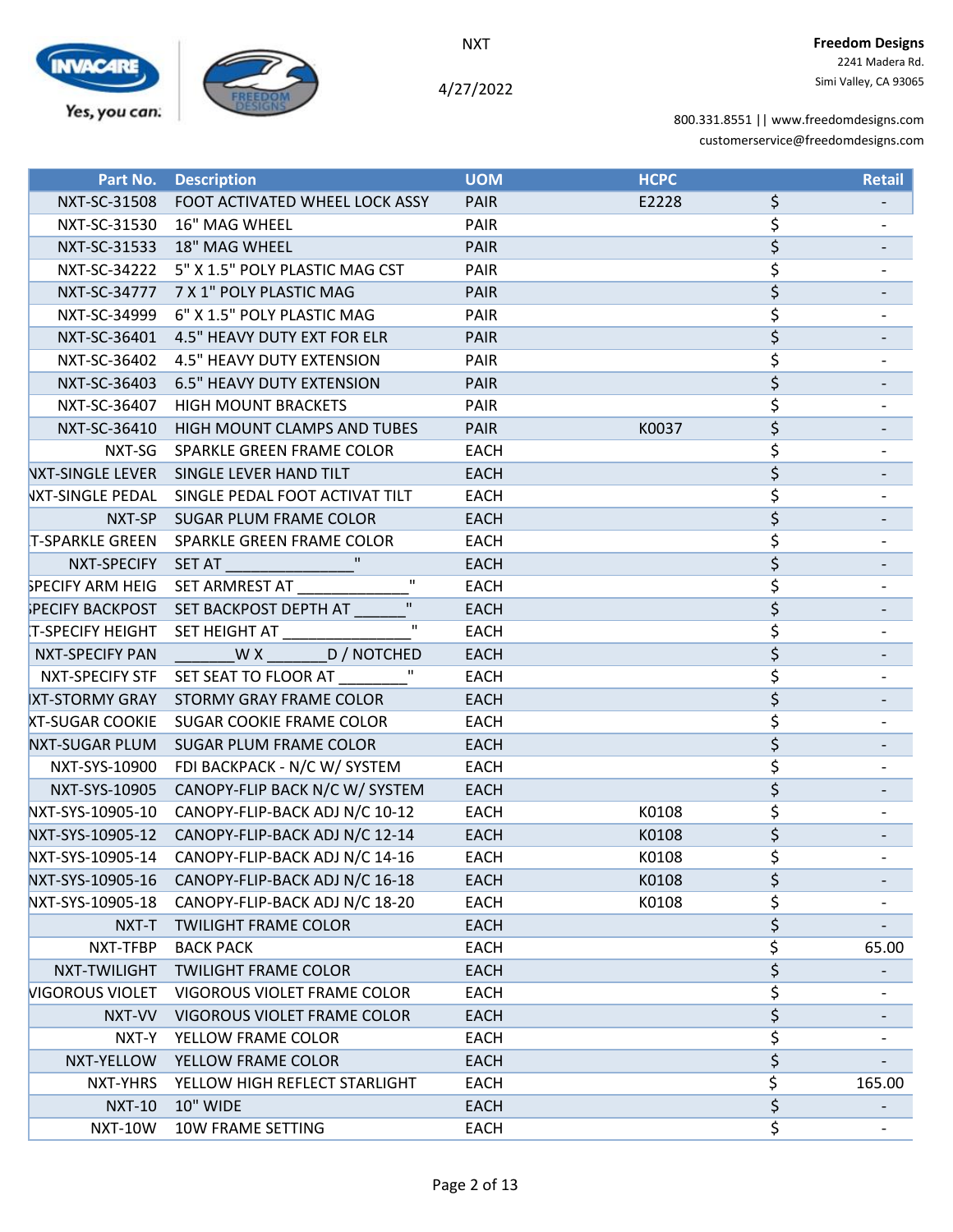

4/27/2022

| Part No. | <b>Description</b>                    | <b>UOM</b>  | <b>HCPC</b> | <b>Retail</b> |
|----------|---------------------------------------|-------------|-------------|---------------|
| NXT-1000 | 12.5" SEAT RAIL TO FLOOR HGT          | <b>EACH</b> | \$          |               |
| NXT-1001 | 13" SEAT RAIL TO FLOOR HGT            | <b>EACH</b> | \$          |               |
| NXT-1002 | 13.5" SEAT RAIL TO FLOOR HGT          | <b>EACH</b> | \$          |               |
| NXT-1003 | 15.5" SEAT RAIL TO FLOOR HGT          | <b>EACH</b> | \$          |               |
| NXT-1004 | 16" SEAT RAIL TO FLOOR HGT            | <b>EACH</b> | \$          |               |
| NXT-1005 | 12.5" SEAT RAIL TO FLOOR HGT          | <b>EACH</b> | \$          |               |
| NXT-1006 | 13" SEAT RAIL TO FLOOR HGT            | <b>EACH</b> | \$          |               |
| NXT-1007 | 13.5" SEAT RAIL TO FLOOR HGT          | <b>EACH</b> | \$          |               |
| NXT-1008 | 14" SEAT RAIL TO FLOOR HGT            | <b>EACH</b> | \$          |               |
| NXT-1009 | 14.5" SEAT RAIL TO FLOOR HGT          | <b>EACH</b> | \$          |               |
| NXT-1010 | 14.5" SEAT RAIL TO FLOOR HGT          | <b>EACH</b> | \$          |               |
| NXT-1011 | 16.5" SEAT RAIL TO FLOOR HGT          | <b>EACH</b> | \$          |               |
| NXT-1012 | 12.5" SEAT RAIL TO FLOOR HGT          | <b>EACH</b> | \$          |               |
| NXT-1013 | 13" SEAT RAIL TO FLOOR HGT            | <b>EACH</b> | \$          |               |
| NXT-1014 | 13.5" SEAT RAIL TO FLOOR HGT          | <b>EACH</b> | \$          |               |
| NXT-1015 | 14" SEAT RAIL TO FLOOR HGT            | <b>EACH</b> | \$          |               |
| NXT-1016 | 14.5" SEAT RAIL TO FLOOR HGT          | <b>EACH</b> | \$          |               |
| NXT-1017 | 15" SEAT RAIL TO FLOOR HGT            | <b>EACH</b> | \$          |               |
| NXT-1018 | 14.5" SEAT RAIL TO FLOOR HGT          | <b>EACH</b> | \$          |               |
| NXT-1019 | 15" SEAT RAIL TO FLOOR HGT            | <b>EACH</b> | \$          |               |
| NXT-1020 | 15.5" SEAT RAIL TO FLOOR HGT          | <b>EACH</b> | \$          |               |
| NXT-1021 | 15.5" SEAT RAIL TO FLOOR HGT          | <b>EACH</b> | \$          |               |
| NXT-1022 | 14" SEAT RAIL TO FLOOR HGT            | <b>EACH</b> | \$          |               |
| NXT-1023 | 14.5" SEAT RAIL TO FLOOR HGT          | <b>EACH</b> | \$          |               |
| NXT-1024 | 15" SEAT RAIL TO FLOOR HGT            | <b>EACH</b> | \$          |               |
| NXT-1025 | 14.5" SEAT RAIL TO FLOOR HGT          | <b>EACH</b> | \$          |               |
| NXT-1026 | 15" SEAT RAIL TO FLOOR HGT            | <b>EACH</b> | \$          |               |
| NXT-1027 | 15.5" SEAT RAIL TO FLOOR HGT          | <b>EACH</b> | \$          |               |
| NXT-1028 | 15.5" SEAT RAIL TO FLOOR HGT          | <b>EACH</b> | \$          |               |
| NXT-1029 | 16" SEAT RAIL TO FLOOR HGT            | <b>EACH</b> | ς           |               |
|          | NXT-1030 16.5" SEAT RAIL TO FLOOR HGT | EACH        | \$          |               |
| NXT-1031 | 15" SEAT RAIL TO FLOOR HGT            | EACH        | \$          |               |
| NXT-1032 | 15" SEAT RAIL TO FLOOR HGT            | <b>EACH</b> | \$          |               |
| NXT-1033 | 15.5" SEAT RAIL TO FLOOR HGT          | EACH        | \$          |               |
| NXT-1034 | 15.5" SEAT RAIL TO FLOOR HGT          | EACH        | \$          |               |
| NXT-1035 | 16" SEAT RAIL TO FLOOR HGT            | EACH        | \$          |               |
| NXT-1036 | 16.5" SEAT RAIL TO FLOOR HGT          | EACH        | \$          |               |
| NXT-1037 | 16" SEAT RAIL TO FLOOR HGT            | <b>EACH</b> | \$          |               |
| NXT-1038 | 16.5" SEAT RAIL TO FLOOR HGT          | <b>EACH</b> | \$          |               |
| NXT-1039 | 14" SEAT RAIL TO FLOOR HGT            | EACH        | \$          |               |
| NXT-1040 | 14.5" SEAT RAIL TO FLOOR HGT          | <b>EACH</b> | \$          |               |
| NXT-1041 | 15.5" SEAT RAIL TO FLOOR HGT          | EACH        | \$          |               |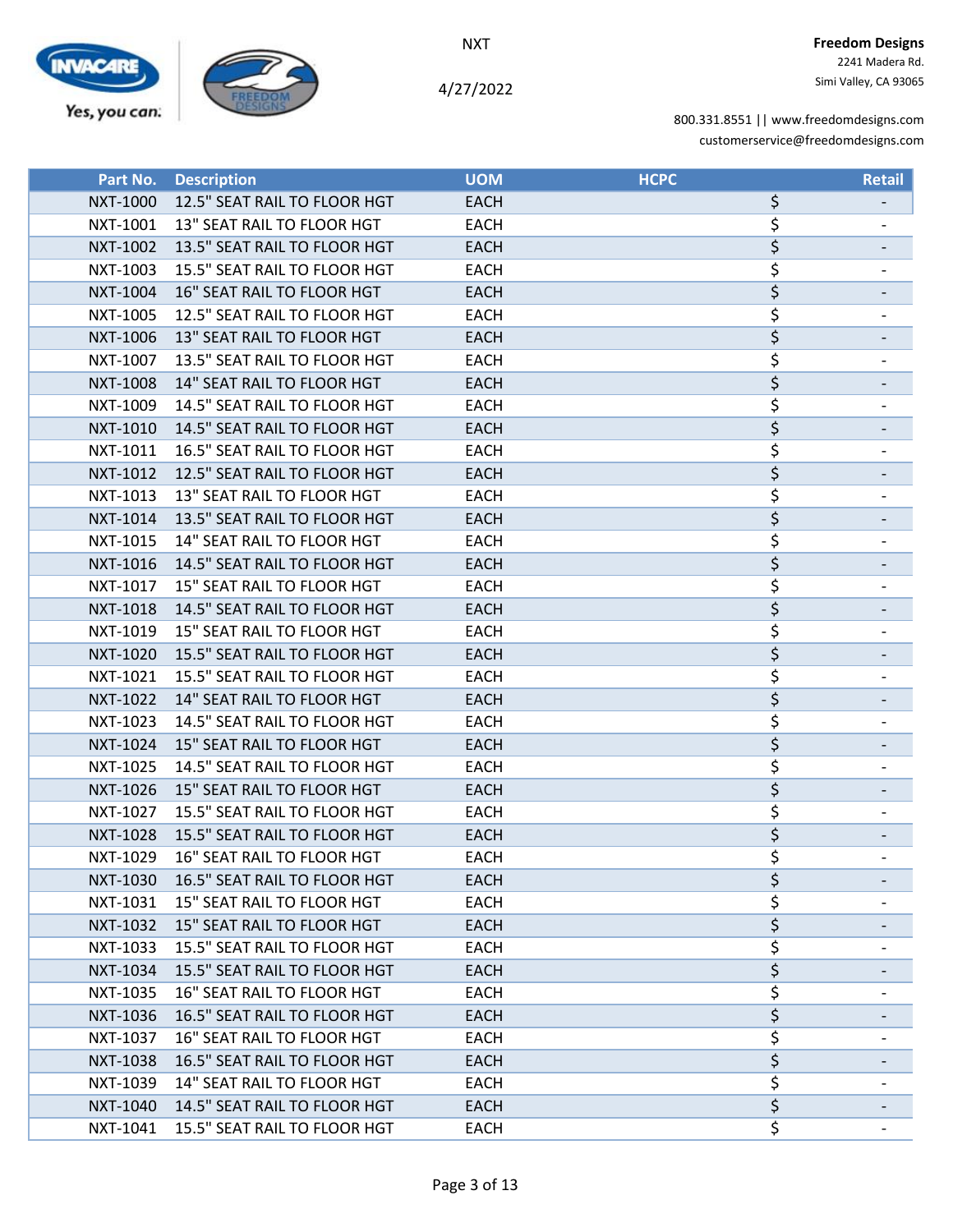

4/27/2022

 2241 Madera Rd. Simi Valley, CA 93065

| Part No.        | <b>Description</b>                 | <b>UOM</b>  | <b>HCPC</b> | <b>Retail</b> |
|-----------------|------------------------------------|-------------|-------------|---------------|
| NXT-1042        | 17" SEAT RAIL TO FLOOR HGT         | <b>EACH</b> | \$          |               |
| NXT-1043        | 17.5" SEAT RAIL TO FLOOR HGT       | <b>EACH</b> | \$          |               |
| NXT-1044        | 14" SEAT RAIL TO FLOOR HGT         | <b>EACH</b> | \$          |               |
| NXT-1045        | 14.5" SEAT RAIL TO FLOOR HGT       | <b>EACH</b> | \$          |               |
| NXT-1046        | 15" SEAT RAIL TO FLOOR HGT         | <b>EACH</b> | \$          |               |
| NXT-1047        | 15.5" SEAT RAIL TO FLOOR HGT       | <b>EACH</b> | \$          |               |
| <b>NXT-1048</b> | 16" SEAT RAIL TO FLOOR HGT         | <b>EACH</b> | \$          |               |
| NXT-1049        | 16" SEAT RAIL TO FLOOR HGT         | <b>EACH</b> | \$          |               |
| <b>NXT-1050</b> | 18" SEAT RAIL TO FLOOR HGT         | <b>EACH</b> | \$          |               |
| NXT-1051        | 14" SEAT RAIL TO FLOOR HGT         | <b>EACH</b> | \$          |               |
| <b>NXT-1052</b> | 14.5" SEAT RAIL TO FLOOR HGT       | <b>EACH</b> | \$          |               |
| NXT-1053        | 15" SEAT RAIL TO FLOOR HGT         | <b>EACH</b> | \$          |               |
| NXT-1054        | 15.5" SEAT RAIL TO FLOOR HGT       | <b>EACH</b> | \$          |               |
| NXT-1055        | 16" SEAT RAIL TO FLOOR HGT         | <b>EACH</b> | \$          |               |
| NXT-1056        | 16.5" SEAT RAIL TO FLOOR HGT       | <b>EACH</b> | \$          |               |
| NXT-1057        | 16" SEAT RAIL TO FLOOR HGT         | <b>EACH</b> | \$          |               |
| NXT-1058        | 16.5" SEAT RAIL TO FLOOR HGT       | <b>EACH</b> | \$          |               |
| NXT-1059        | 17" SEAT RAIL TO FLOOR HGT         | <b>EACH</b> | \$          |               |
| NXT-1060        | 17" SEAT RAIL TO FLOOR HGT         | <b>EACH</b> | \$          |               |
| NXT-1061        | 15.5" SEAT RAIL TO FLOOR HGT       | <b>EACH</b> | \$          |               |
| NXT-1062        | 16" SEAT RAIL TO FLOOR HGT         | <b>EACH</b> | \$          |               |
| NXT-1063        | 16.5" SEAT RAIL TO FLOOR HGT       | <b>EACH</b> | \$          |               |
| NXT-1064        | 16" SEAT RAIL TO FLOOR HGT         | <b>EACH</b> | \$          |               |
| NXT-1065        | 16.5" SEAT RAIL TO FLOOR HGT       | <b>EACH</b> | \$          |               |
| NXT-1066        | 17" SEAT RAIL TO FLOOR HGT         | <b>EACH</b> | \$          |               |
| NXT-1067        | 17" SEAT RAIL TO FLOOR HGT         | <b>EACH</b> | \$          |               |
| NXT-1068        | 17.5" SEAT RAIL TO FLOOR HGT       | <b>EACH</b> | \$          |               |
| NXT-1069        | <b>18" SEAT RAIL TO FLOOR HGT</b>  | <b>EACH</b> | \$          |               |
| NXT-1070        | 16.5" SEAT RAIL TO FLOOR HGT       | <b>EACH</b> | \$          |               |
| NXT-1071        | 16.5" SEAT RAIL TO FLOOR HGT       | <b>EACH</b> | ÷.          |               |
| NXT-1072        | 17" SEAT RAIL TO FLOOR HGT         | EACH        | \$          |               |
| NXT-1073        | 17" SEAT RAIL TO FLOOR HGT         | <b>EACH</b> | \$          |               |
| NXT-1074        | 17.5" SEAT RAIL TO FLOOR HGT       | <b>EACH</b> | \$          |               |
| NXT-1075        | 18" SEAT RAIL TO FLOOR HGT         | <b>EACH</b> | \$          |               |
| NXT-1076        | 17.5" SEAT RAIL TO FLOOR HGT       | <b>EACH</b> | \$          |               |
| NXT-1077        | 18" SEAT RAIL TO FLOOR HGT         | <b>EACH</b> | \$          |               |
| NXT-10900       | <b>BACKPACK - FREEDOM BACKPACK</b> | <b>EACH</b> | \$<br>K0108 | 65.00         |
| NXT-10905       | CANOPY - FLIP-BACK ADJUSTABLE      | EACH        | \$<br>K0108 |               |
| NXT-10905-10    | CANOPY - FLIP-BACK ADJ 10-12W      | <b>EACH</b> | \$<br>K0108 |               |
| NXT-10905-12    | CANOPY - FLIP-BACK ADJ 12-14W      | EACH        | \$<br>K0108 |               |
| NXT-10905-14    | CANOPY - FLIP-BACK ADJ 14-16W      | <b>EACH</b> | \$<br>K0108 |               |
| NXT-10905-16    | CANOPY - FLIP-BACK ADJ 16-18W      | <b>EACH</b> | \$<br>K0108 |               |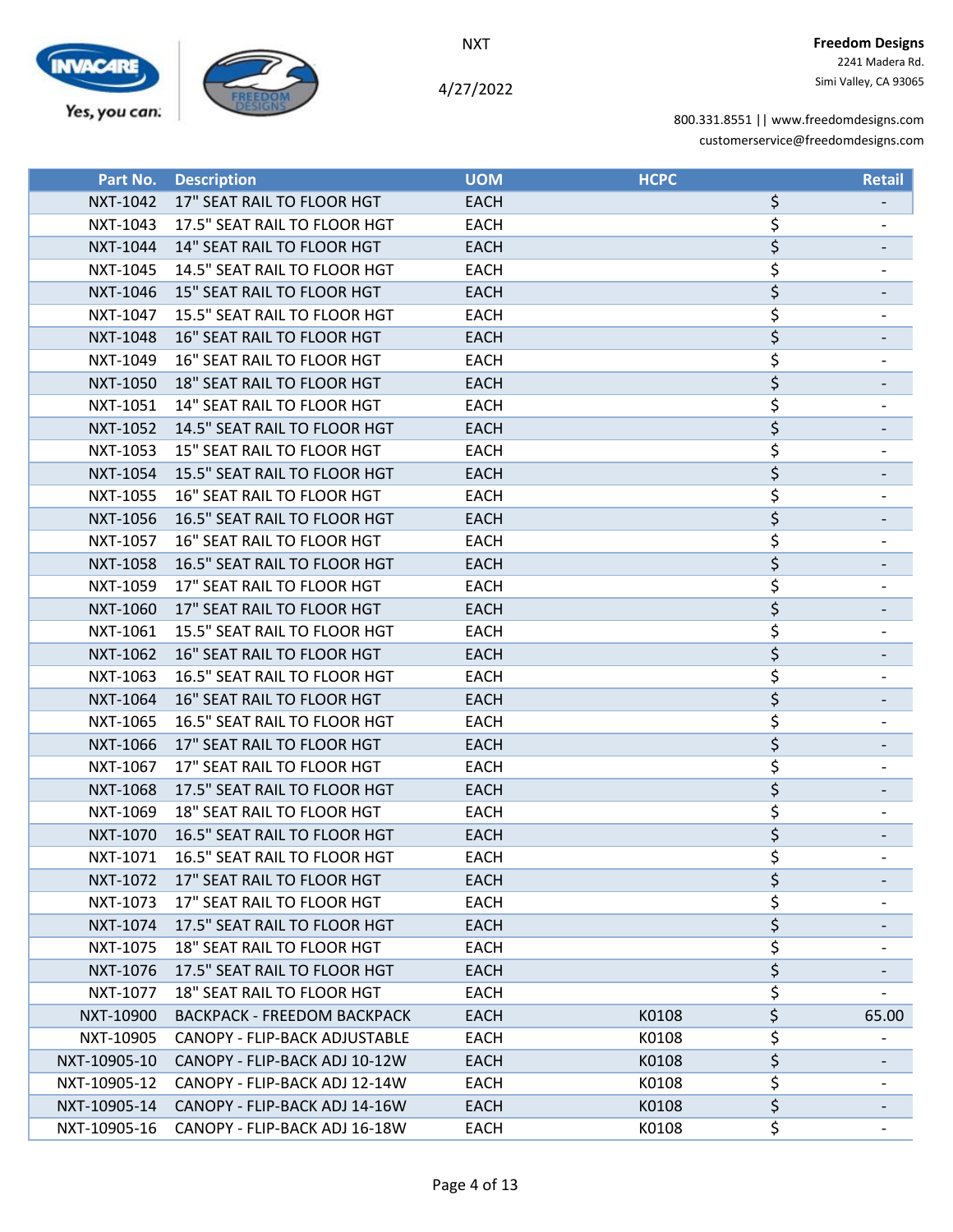

4/27/2022

| Part No.       | <b>Description</b>                 | <b>UOM</b>  | <b>HCPC</b> |                        | <b>Retail</b> |
|----------------|------------------------------------|-------------|-------------|------------------------|---------------|
| NXT-10905-18   | CANOPY - FLIP-BACK ADJ 18-20W      | <b>EACH</b> | K0108       | \$                     |               |
| NXT-10917      | <b>WHEELCHAIR TOOL KIT - INTL</b>  | <b>KIT</b>  |             | \$                     |               |
| <b>NXT-11</b>  | 11" WIDE FRAME                     | <b>EACH</b> |             | \$                     |               |
| <b>NXT-11W</b> | <b>11W FRAME SETTING</b>           | <b>EACH</b> |             | \$                     |               |
| <b>NXT-12</b>  | 12" WIDE FRAME                     | <b>EACH</b> |             | \$                     |               |
| <b>NXT-12W</b> | <b>12W FRAME SETTING</b>           | <b>EACH</b> |             | \$                     |               |
| NXT-12004      | 3/8" SPLIT COLLAR FOR MECH LCK     | <b>PAIR</b> |             | \$                     |               |
| <b>NXT-13</b>  | 13" WIDE FRAME                     | <b>EACH</b> |             | \$                     |               |
| <b>NXT-13W</b> | <b>13W FRAME SETTING</b>           | <b>EACH</b> |             | \$                     |               |
| <b>NXT-14</b>  | 14" WIDE FRAME                     |             |             | \$                     |               |
| <b>NXT-14W</b> | <b>14W FRAME SETTING</b>           | <b>EACH</b> |             | \$                     |               |
| <b>NXT-15</b>  | 15" WIDE FRAME                     | EACH        |             | \$                     |               |
| <b>NXT-15W</b> | <b>15W FRAME SETTING</b>           |             |             | \$                     |               |
| <b>NXT-16</b>  | 16" WIDE FRAME                     |             |             | \$                     |               |
| <b>NXT-16W</b> | <b>16W FRAME SETTING</b>           | <b>EACH</b> |             | \$                     |               |
| <b>NXT-17</b>  | 17" WIDE FRAME                     | <b>EACH</b> |             | \$                     |               |
| <b>NXT-17W</b> | <b>17W FRAME SETTING</b>           | <b>EACH</b> |             | \$                     |               |
| NXT-17070      | <b>COMPOSITE FLIP UP FTPLATES</b>  | PAIR        |             | \$                     |               |
| <b>NXT-18W</b> | <b>18W FRAME SETTING</b>           | <b>EACH</b> |             | \$                     |               |
| <b>NXT-19W</b> | <b>19W FRAME SETTING</b>           | <b>EACH</b> |             | \$                     |               |
| <b>NXT-20W</b> | <b>20W FRAME SETTING</b>           | <b>EACH</b> |             | \$                     |               |
| NXT-23207      | <b>MEDICAL NECESSITIES POUCH</b>   | <b>EACH</b> |             | \$                     | 77.00         |
| NXT-23210      | FLIP DOWN RIGIDIZING BAR           | <b>EACH</b> | K0108       | \$                     | 189.00        |
| NXT-30210      | 11", 12", 13" WIDE FRAME           | <b>EACH</b> |             | \$                     |               |
|                | NXT-30220 12", 13", 14" WIDE FRAME | <b>EACH</b> |             | \$                     |               |
| NXT-30230      | 13", 14", 15" WIDE FRAME           | <b>EACH</b> |             | \$                     |               |
| NXT-30240      | 14", 15", 16" WIDE FRAME           | <b>EACH</b> |             | \$                     |               |
| NXT-30250      | 10", 11", 12" WIDE FRAME           | <b>EACH</b> |             | \$                     |               |
| NXT-30260      | 16", 17" 18" WIDE FRAME            | <b>EACH</b> |             | \$                     |               |
| NXT-30261      | 17", 18" WIDE FRAME                | <b>EACH</b> |             | \$                     |               |
| NXT-30262      | 18" WIDE FRAME                     | <b>EACH</b> |             | \$                     |               |
| NXT-30263      | 19" WIDE FRAME                     | <b>EACH</b> |             | \$                     |               |
| NXT-30264      | 20" WIDE FRAME                     | <b>EACH</b> | E2201       | \$                     | 538.00        |
| NXT-30271      | SINGLE LEV HAND ACTIVATED TILT     | <b>EACH</b> |             | \$                     |               |
| NXT-30272      | DUAL LEVER HAND ACTIVATED TILT     | <b>PAIR</b> |             | \$                     |               |
| NXT-30273      | FOOT ACTIVATED TILT                | <b>EACH</b> |             | \$                     |               |
| NXT-30274      | COMBO HAND TILT/BRAKE/WHL LCK      | <b>EACH</b> | E2228       | \$                     |               |
| NXT-30275      | HAND ACTIV BRAKE/WHL LCK SYSTM     | PAIR        | E2228       | \$                     | 1,000.00      |
| NXT-30276      | 5° ANTERIOR TILT SEAT OPTION       | <b>EACH</b> |             | \$                     |               |
| NXT-30277      | COMBO TILT/BRAKE/WL REV 6/14       | <b>EACH</b> | E2228       | \$                     |               |
| NXT-30279      | POP-UP SWING AWAY ELR ASSY         | <b>PAIR</b> | E0990       | $\overline{\varsigma}$ | 318.00        |
| NXT-30280      | 75º POP-UP SWING AWAY HANGERS      | <b>PAIR</b> |             | \$                     |               |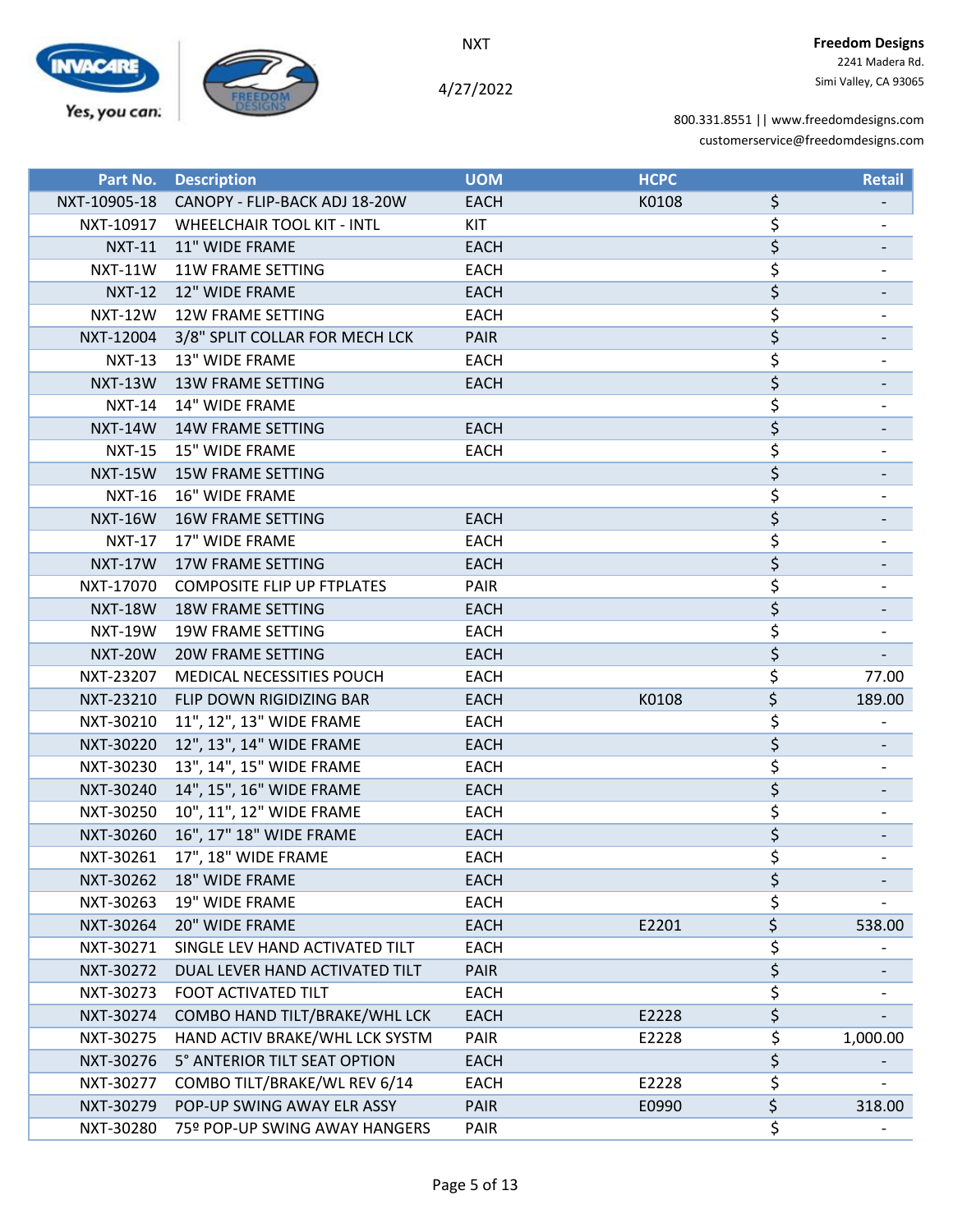



4/27/2022

| Part No.       | <b>Description</b>                    | <b>UOM</b>  | <b>HCPC</b> |                                     | <b>Retail</b> |
|----------------|---------------------------------------|-------------|-------------|-------------------------------------|---------------|
| NXT-30281      | 90º POP-UP SWING AWAY HANGERS         | <b>PAIR</b> |             | \$                                  |               |
| NXT-30282      | 75º LATCH STYLE SWING AWAY HNG        | PAIR        |             | \$                                  |               |
| NXT-30283      | 90º LATCH STYLE SWING AWAY HNG        | <b>PAIR</b> |             | \$                                  |               |
| NXT-30285      | 4" TELESCOPING EXTENSION              | PAIR        |             | \$                                  |               |
| NXT-30286      | 6" TELESCOPING EXTENSION              | <b>PAIR</b> |             | \$                                  |               |
| NXT-30287      | 8" TELESCOPING EXTENSION              | PAIR        |             | \$                                  |               |
| NXT-30288      | <b>10" TELESCOPING EXTENSIO</b>       | <b>PAIR</b> |             | \$                                  |               |
| NXT-30289      | 4" LEGREST EXTENSION NXT MINI         | PAIR        |             | \$                                  | 45.00         |
| NXT-30290      | 15", 16", 17" WIDE FRAME              | <b>EACH</b> |             | \$                                  |               |
| NXT-30291-L    | <b>CONTRACTURE FTRST SHORT L</b>      | <b>EACH</b> | K0108       | \$                                  | 1,919.00      |
| NXT-30291-R    | <b>CONTRACTURE FTRST SHORT R</b>      | <b>EACH</b> | K0108       | \$                                  | 1,919.00      |
| NXT-30291-2    | <b>CONTRACTURE FTRST SHORT PR</b>     | PAIR        | K0108       | \$                                  | 3,838.00      |
| NXT-30292-L    | <b>CONTRACTURE FTRST LONG L</b>       | <b>EACH</b> | K0108       | \$                                  | 1,919.00      |
| NXT-30292-R    | <b>CONTRACTURE FTRST LONG R</b>       | <b>EACH</b> | K0108       | \$                                  | 1,919.00      |
| NXT-30292-2    | <b>CONTRACTURE FTRST LONG PR</b>      | <b>PAIR</b> | K0108       | \$                                  | 3,838.00      |
| NXT-30295-L    | 3D DYNAMIC FTRST ASSY SHORT L         | <b>EACH</b> | K0108       | \$                                  | 2,295.00      |
| NXT-30295-R    | <b>3D DYNAMIC FTRST ASSY SHORT R</b>  | <b>EACH</b> | K0108       | \$                                  | 2,295.00      |
| NXT-30295-2    | <b>3D DYNAMIC FTRST ASSY SHORT PR</b> | PAIR        | K0108       | \$                                  | 4,590.00      |
| NXT-30296-L    | 3D DYNAMIC FTRST ASSY LONG L          | <b>EACH</b> | K0108       | $\overline{\varsigma}$              | 2,295.00      |
| NXT-30296-R    | 3D DYNAMIC FTRST ASSY LONG R          | <b>EACH</b> | K0108       | \$                                  | 2,295.00      |
| NXT-30296-2    | 3D DYNAMIC FTRST ASSY LONG PR         | <b>PAIR</b> | K0108       | \$                                  | 4,590.00      |
| NXT-30297-2    | 3D DYNAMIC FTRST ASSY HI PIVOT        | PAIR        | K0108       | \$                                  | 7,300.00      |
| NXT-30298-2    | <b>3D DYNAMIC FTRST ASSY STD</b>      | <b>PAIR</b> | K0108       | \$                                  | 6,800.00      |
| <b>NXT-303</b> | NXT TILT-IN-SPACE WHEELCHAIR          | <b>EACH</b> |             | \$                                  |               |
| NXT-30300      | NXT PEDIATRIC FOLDING TRNS OPT        | <b>EACH</b> | E1234       | \$                                  | 3,064.00      |
| NXT-30301      | NXT PEDIATRIC FOLDING TRNS INC        | <b>EACH</b> | E1234       | \$                                  | 3,220.00      |
| NXT-30302      | NXT ADULT FOLDING TRNS OPTION         | <b>EACH</b> | E1161       | \$                                  | 3,252.00      |
| NXT-30303      | NXT ADULT FOLDING TRANS INCL          | <b>EACH</b> | E1161       | \$                                  | 3,521.00      |
| NXT-30304      | NXT-SE PEDI FOLDING TRANS OPT         | <b>EACH</b> | E1234       | \$                                  | 2,903.00      |
| NXT-30305      | NXT-SE ADULT FOLDING TRANS OPT        | <b>EACH</b> | E1161       | \$                                  | 3,091.00      |
| NXT-30306      | NXT-SE FOLDING (ITALY)                | <b>EACH</b> |             | \$                                  | 2,957.00      |
| NXT-30307      | NXT FOLDING (IVC AUSTRALIA)           | <b>EACH</b> |             | \$                                  | 3,318.00      |
| NXT-30310      | NXT PEDIATRIC RIGID TRANS OPT         | <b>EACH</b> | E1233       | \$                                  | 2,930.00      |
| NXT-30311      | NXT PEDIATRIC RIGID TRANS INCL        | <b>EACH</b> | E1233       | \$                                  | 3,091.00      |
| NXT-30312      | NXT ADULT RIGID TRANSPORT OPT         | <b>EACH</b> | E1161       | \$                                  | 3,252.00      |
| NXT-30313      | NXT ADULT RIGID TRANSPORT INCL        | EACH        | E1161       | \$                                  | 3,521.00      |
| NXT-30314      | NXT-SE PEDIATRIC RIGID TRN OPT        | <b>EACH</b> | E1233       | \$                                  | 2,742.00      |
| NXT-30315      | NXT-SE ADULT RIGID TRNSPRT OPT        | <b>EACH</b> | E1161       | \$                                  | 3,091.00      |
| NXT-30316      | NXT-SE RIGID (ITALY)                  | <b>EACH</b> |             | \$                                  | 2,822.00      |
| NXT-30318      | NXT FOLDING TRANS OPT (P.M.E.)        | EACH        |             | \$                                  | 3,252.00      |
| NXT-30319      | NXT RIGID TRANS OPT (P.M.E.)          | <b>EACH</b> |             | $\overline{\boldsymbol{\varsigma}}$ | 3,252.00      |
| NXT-30324      | LEAF SEAT FRAME PAIR                  | <b>PAIR</b> | K0108       | \$                                  | 834.00        |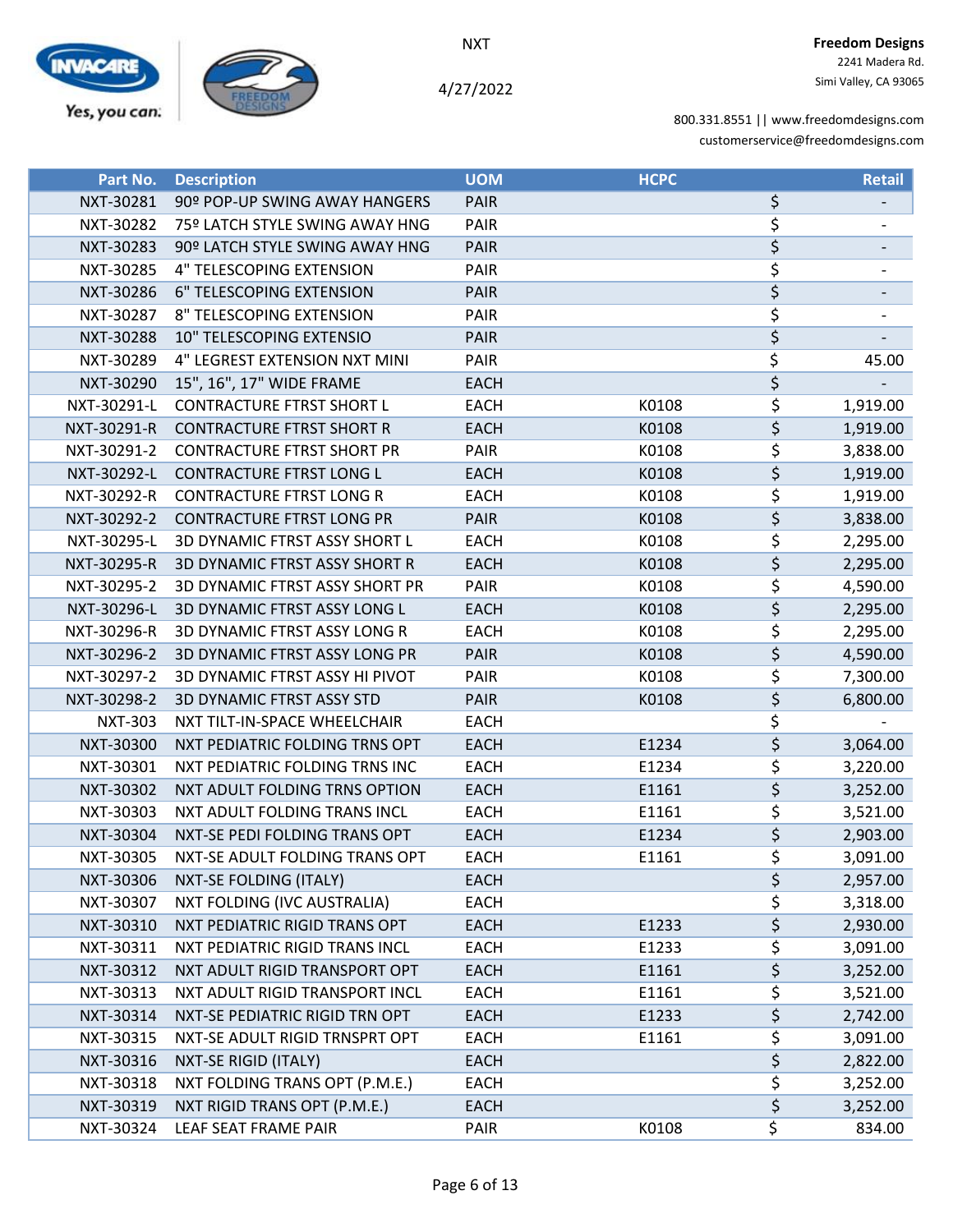

4/27/2022

| Part No.              | <b>Description</b>                    | <b>UOM</b>  | <b>HCPC</b> |                                 | <b>Retail</b> |
|-----------------------|---------------------------------------|-------------|-------------|---------------------------------|---------------|
| NXT-30324-L           | LEAF SEAT FRAME LEFT ONLY             | <b>EACH</b> | K0108       | \$                              | 418.00        |
| NXT-30324-R           | LEAF SEAT FRAME RIGHT ONLY            | <b>EACH</b> | K0108       | \$                              | 418.00        |
| NXT-30325             | <b>SRO - SEAT RAIL ONLY PAIR</b>      | <b>PAIR</b> |             | $\overline{\boldsymbol{\zeta}}$ | 350.00        |
| NXT-30325-L           | SRO - SEAT RAIL ONLY LEFT             | <b>EACH</b> |             | \$                              | 176.00        |
| <b>NXT-30325-LEFT</b> | ****use NXT-30324-L****               | <b>EACH</b> | K0108       | \$                              |               |
| NXT-30325-R           | SRO - SEAT RAIL ONLY RIGHT            | <b>EACH</b> |             | \$                              | 176.00        |
| NXT-30325-RIGHT       | ****use NXT-30324-R****               | <b>EACH</b> | K0108       | \$                              |               |
| NXT-30326             | SEAT RAIL ONLY - MINI                 | PAIR        |             | \$                              |               |
| NXT-30327             | <b>15 DEG ABDUCTED 75 DEG LEGREST</b> | <b>PAIR</b> |             | \$                              | 172.00        |
| NXT-30330             | NXT-MINI PED FOLDING TRANS OPT        | <b>EACH</b> | E1234       | \$                              | 3,064.00      |
| NXT-30331             | NXT-MINI PED FOLDING TRANS INC        | <b>EACH</b> | E1234       | \$                              | 3,220.00      |
| NXT-30332             | NXT-SC ADULT FOLDING TRANS OPT        | <b>EACH</b> | E1161       | \$                              | 3,725.00      |
| NXT-30333             | NXT-SC ADULT FOLDING TRANS INC        | <b>EACH</b> | E1161       | \$                              | 3,994.00      |
| NXT-30340             | NXT-MINI PED RIGID TRANS OPT          | <b>EACH</b> | E1233       | \$                              | 2,930.00      |
| NXT-30341             | NXT-MINI PED RIGID TRANS INC          | <b>EACH</b> | E1233       | \$                              | 3,091.00      |
| NXT-30342             | NXT-SC ADULT RIGID TRANS OPT          | <b>EACH</b> | E1161       | \$                              | 3,725.00      |
| NXT-30343             | NXT-SC ADULT RIGID TRANS INC          | <b>EACH</b> | E1161       | \$                              | 3,994.00      |
| NXT-30370             | 75 DEG FIXED LEGREST INSERT           | PAIR        |             | \$                              |               |
| NXT-30371             | 85 DEG FIXED LEGREST INSERT           | <b>PAIR</b> |             | \$                              |               |
| NXT-30372             | 75 DEG FIXED LEGREST EXTENDED         | PAIR        | K0108       | \$                              | 49.00         |
| NXT-30373             | 85 DEG FIXED LEGREST EXTENDED         | <b>PAIR</b> | K0108       | \$                              | 49.00         |
| NXT-30375             | 75 DEGREE FIXED FRONT END-SPEC        | <b>PAIR</b> | K0108       | \$                              | 1,037.00      |
| NXT-30500             | <b>8" FRAME DEPTH</b>                 | <b>EACH</b> |             | \$                              |               |
| NXT-30500XTP          | 8" FRAME DEPTH                        | <b>EACH</b> |             | \$                              |               |
| NXT-30501             | 9" FRAME DEPTH                        | <b>EACH</b> |             | \$                              |               |
| NXT-30501XTP          | 9" FRAME DEPTH                        | <b>EACH</b> |             | \$                              |               |
| NXT-30502             | 10" FRAME DEPTH                       | <b>EACH</b> |             | \$                              |               |
| NXT-30502XTP          | 10" FRAME DEPTH                       | <b>EACH</b> |             | \$                              |               |
| NXT-30503             | 11" FRAME DEPTH                       | <b>EACH</b> |             | \$                              |               |
| <b>NXT-30503XTP</b>   | <b>11" FRAME DEPTH</b>                | <b>EACH</b> |             | \$                              |               |
| NXT-30504             | 12" FRAME DEPTH                       | <b>EACH</b> |             | \$                              |               |
| NXT-30504TP           | 12" FRAME DEPTH                       | <b>EACH</b> |             | \$                              |               |
| <b>NXT-30504XTP</b>   | 12" FRAME DEPTH                       | <b>EACH</b> |             | \$                              |               |
| NXT-30505             | 13" FRAME DEPTH                       | <b>EACH</b> |             | \$                              |               |
| <b>NXT-30505TP</b>    | <b>13" FRAME DEPTH</b>                | <b>EACH</b> |             | \$                              |               |
| NXT-30505XTP          | 13" FRAME DEPTH                       | <b>EACH</b> |             | \$                              |               |
| NXT-30506             | 14" FRAME DEPTH                       | <b>EACH</b> |             | \$                              |               |
| NXT-30506TP           | 14" FRAME DEPTH                       | EACH        |             | \$                              |               |
| <b>NXT-30506XTP</b>   | <b>14" FRAME DEPTH</b>                | <b>EACH</b> |             | \$                              |               |
| NXT-30510             | MINI FRAME & X-TALL TILT BRKT         | EACH        |             | \$                              |               |
| NXT-30511             | SHORT FRAME & SHORT TILT BRCKT        | EACH        |             | \$                              |               |
| NXT-30512             | MED FRAME & SHORT TILT BRACKET        | EACH        |             | \$                              |               |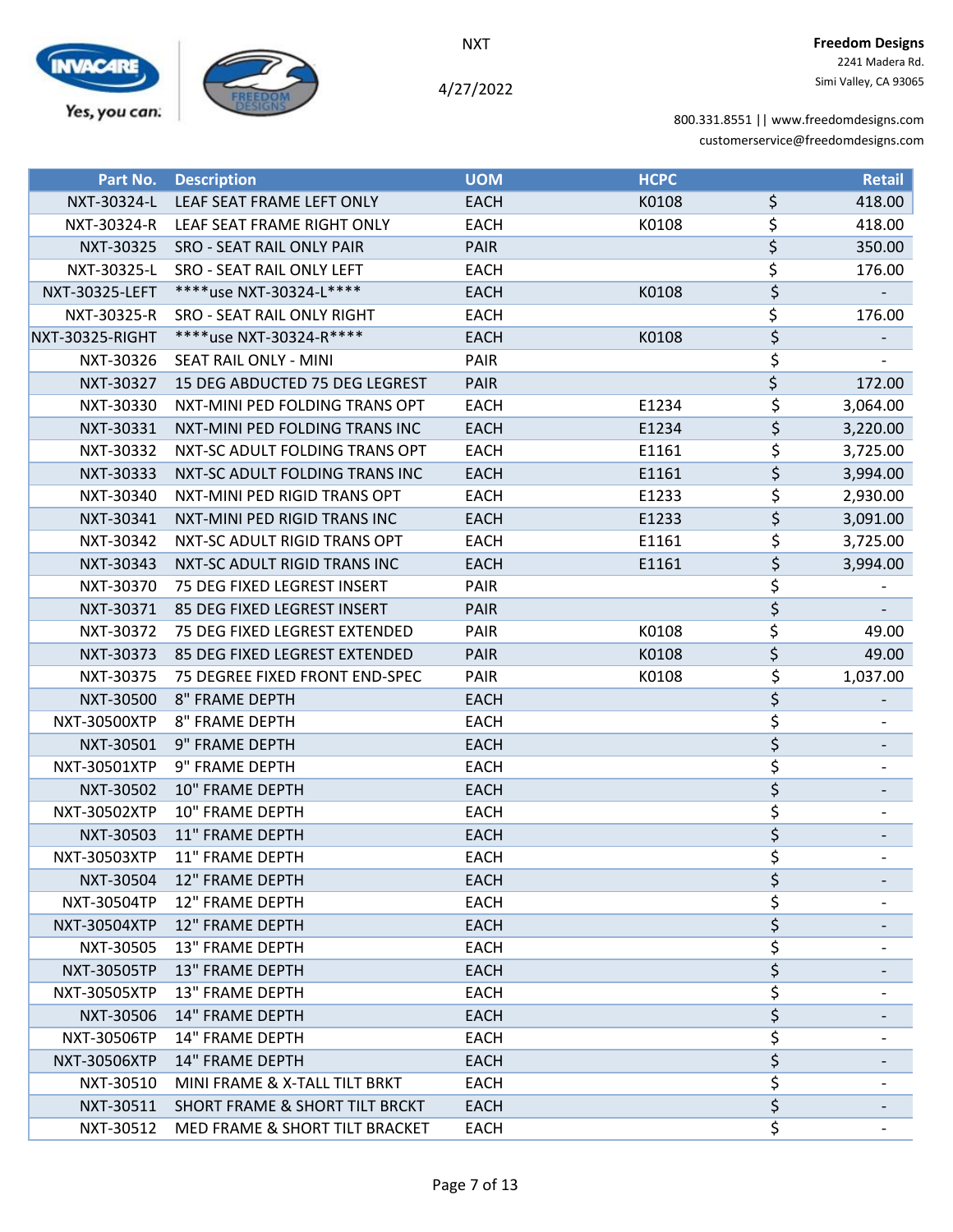

4/27/2022

| Part No.           | <b>Description</b>             | <b>UOM</b>  | <b>HCPC</b> | <b>Retail</b>  |
|--------------------|--------------------------------|-------------|-------------|----------------|
| NXT-30513          | PUSH HANDLE EXT WIDTH ADJ REM  | <b>PAIR</b> |             | \$             |
| NXT-30514          | MEDIUM (23" HIGH)              | PAIR        |             | \$             |
| NXT-30515          | SHORT (20" HIGH)               | <b>PAIR</b> |             | \$             |
| NXT-30516          | <b>TALL (26" HIGH)</b>         | PAIR        |             | \$             |
| NXT-30517          | INDIV STROLLER HNDL EXT REMOV  | <b>PAIR</b> | K0108       | \$<br>119.00   |
| NXT-30518          | STANDARD 90° BEND BACKPOSTS    | PAIR        |             | \$             |
| NXT-30519          | ERGO BEND PUSH HANDLE BCK POST | <b>PAIR</b> |             | \$             |
| NXT-30520          | LONG FRAME W/TALL TILT PIVOT   | <b>EACH</b> |             | \$             |
| <b>NXT-30520P</b>  | PED LONG FRAME W/TALL TILT     | <b>EACH</b> |             | \$<br>178.00   |
| NXT-30521          | <b>15" FRAME DEPTH</b>         | <b>EACH</b> |             | \$             |
| NXT-30521TP        | <b>15" FRAME DEPTH</b>         | <b>EACH</b> |             | \$             |
| NXT-30522          | <b>16" FRAME DEPTH</b>         | <b>EACH</b> |             | \$             |
| <b>NXT-30522TP</b> | <b>16" FRAME DEPTH</b>         | <b>EACH</b> |             | \$             |
| NXT-30523          | 17" FRAME DEPTH                | <b>EACH</b> |             | \$             |
| NXT-30523TP        | 17" FRAME DEPTH                | <b>EACH</b> |             | \$             |
| NXT-30524          | <b>18" FRAME DEPTH</b>         | <b>EACH</b> |             | \$             |
| <b>NXT-30524TP</b> | <b>18" FRAME DEPTH</b>         | <b>EACH</b> |             | \$             |
| NXT-30525          | 2" SEAT RAIL EXTENSIONS        | PAIR        | K0108       | \$<br>45.00    |
| NXT-30526          | STROLLER HNDL WIDTH ADJ/ REMOV | <b>EACH</b> | K0108       | \$<br>138.00   |
| NXT-30527          | <b>19" FRAME DEPTH</b>         | <b>EACH</b> |             | \$             |
| <b>NXT-30527TP</b> | 19" FRAME DEPTH                | <b>EACH</b> |             | \$             |
| NXT-30528          | 20" FRAME DEPTH                | <b>EACH</b> | E2203       | \$<br>592.00   |
| <b>NXT-30528TP</b> | <b>20" FRAME DEPTH</b>         | <b>EACH</b> | E2203       | \$<br>592.00   |
| NXT-30529          | <b>21" FRAME DEPTH</b>         | PAIR        | E2203       | \$<br>592.00   |
| NXT-30529TP        | 21" FRAME DEPTH                | <b>EACH</b> | E2203       | \$<br>592.00   |
| NXT-30530          | <b>3" SEAT RAIL EXTENSIONS</b> | PAIR        | K0108       | \$<br>45.00    |
| NXT-30531          | <b>4" SEAT RAIL EXTENSIONS</b> | <b>PAIR</b> | K0108       | \$<br>45.00    |
| NXT-30532          | SEATING DYNAMICS ROCKER BACK   | PAIR        |             | \$<br>2,200.00 |
| NXT-30533          | ADJ HGT PSH HNDL - SHRT 18-24" | <b>PAIR</b> | K0108       | \$<br>165.00   |
| NXT-30535          | 22" FRAME DEPTH                | <b>EACH</b> | E2204       | \$             |
| NXT-30535TP        | 22" FRAME DEPTH                | <b>EACH</b> | E2204       | \$<br>1,065.00 |
| NXT-30536          | PUSH BTN ANG ADJ STLLR HND EXT | PAIR        | K0108       | \$<br>193.00   |
| NXT-30537          | 23" FRAME DEPTH                | <b>EACH</b> | E2204       | \$<br>1,065.00 |
| NXT-30537TP        | 23" FRAME DEPTH                | <b>EACH</b> | E2204       | \$<br>1,065.00 |
| NXT-30538          | <b>24" FRAME DEPTH</b>         | <b>EACH</b> | E2204       | \$<br>1,065.00 |
| NXT-30538TP        | 24" FRAME DEPTH                | <b>EACH</b> | E2204       | \$<br>1,065.00 |
| NXT-30539          | SHORT FRAME W/TALL 35° TILT    | <b>EACH</b> | K0108       | \$<br>170.00   |
| NXT-30540          | MEDIUM FRAME W/TALL TILT BRACK | <b>EACH</b> |             | \$             |
| NXT-30542          | <b>25" FRAME DEPTH</b>         | <b>EACH</b> | E2204       | \$<br>1,065.00 |
| NXT-30542TP        | 25" FRAME DEPTH                | <b>EACH</b> | E2204       | \$<br>1,065.00 |
| NXT-30543          | <b>26" FRAME DEPTH</b>         | <b>EACH</b> | E2204       | \$<br>1,065.00 |
| NXT-30543TP        | <b>26" FRAME DEPTH</b>         | <b>EACH</b> | E2204       | \$<br>1,065.00 |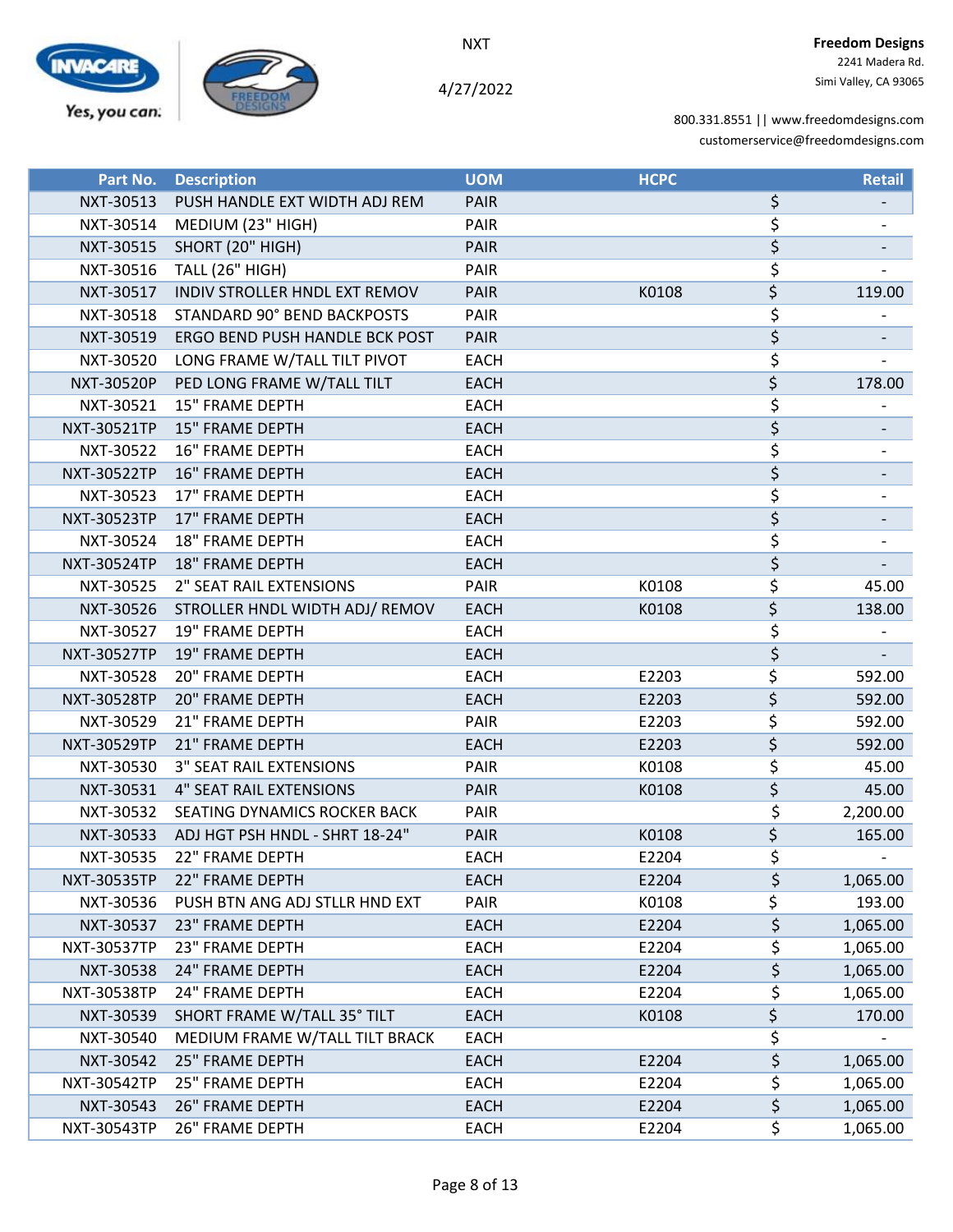



4/27/2022

| Part No.  | <b>Description</b>                    | <b>UOM</b>  | <b>HCPC</b> | <b>Retail</b> |
|-----------|---------------------------------------|-------------|-------------|---------------|
| NXT-30544 | STRAIGHT BACK POST TUBES              | <b>PAIR</b> |             | \$            |
| NXT-30545 | <b>FOLD-DOWN BACK POSTS</b>           | PAIR        |             | \$            |
| NXT-30560 | PUSH HNDL EXT-WDTH ADJ, FLD NR        | <b>EACH</b> |             | \$            |
| NXT-30570 | PSH-BTN, ANG-ADJ FLD STRLR-STD        | <b>EACH</b> | K0108       | \$<br>121.00  |
| NXT-30575 | PSH-BTN, ANG-ADJ FLD STRLR-HD         | <b>EACH</b> | K0108       | \$<br>193.00  |
| NXT-30580 | PSH-BTN, ANG-ADJ PSH HNDL-STD         | <b>EACH</b> | K0108       | \$<br>121.00  |
| NXT-30585 | PSH-BTN, ANG-ADJ PSH HNDL-HD          | <b>EACH</b> | K0108       | \$<br>193.00  |
| NXT-30590 | REMOVABLE ADJUSTABLE STRLR HND        | <b>EACH</b> | K0108       | \$<br>103.00  |
| NXT-31000 | <b>GRAY PNEU TIRE W/AIRLESS INSRT</b> | <b>PAIR</b> | E2213       | \$<br>92.00   |
| NXT-31005 | PLSTC COATED HANDRIMS 20,22,24        | PAIR        | K0059       | \$<br>130.00  |
| NXT-31006 | OMIT HANDRIMS FROM 20, 22, 24         | <b>PAIR</b> |             | \$            |
| NXT-31007 | ALUMINUM HANDRIMS 16" & 18"           | PAIR        | E2205       | \$<br>182.00  |
| NXT-31014 | <b>16" ALUMINUM HANDRIMS</b>          | <b>PAIR</b> | E2205       | \$<br>182.00  |
| NXT-31015 | 18" ALUMINUM HANDRIMS                 | PAIR        | E2205       | \$<br>182.00  |
| NXT-31016 | <b>20" PLASTIC COATED HANDRIMS</b>    | <b>PAIR</b> | K0059       | \$<br>128.00  |
| NXT-31017 | 22" PLASTIC COATED HANDRIMS           | PAIR        | K0059       | \$<br>128.00  |
| NXT-31018 | 24" PLASTIC COATED HANDRIMS           | <b>PAIR</b> | K0059       | \$<br>128.00  |
| NXT-31019 | 12" AIRLESS INSERTS                   | PAIR        | E2213       | \$<br>92.00   |
| NXT-31020 | 16" AIRLESS INSERTS                   | <b>PAIR</b> | E2213       | \$<br>92.00   |
| NXT-31021 | <b>18" AIRLESS INSERTS</b>            | PAIR        | E2213       | \$<br>92.00   |
| NXT-31022 | <b>20" AIRLESS INSERTS</b>            | <b>PAIR</b> | E2213       | \$<br>92.00   |
| NXT-31023 | 22" AIRLESS INSERTS                   | PAIR        | E2213       | \$<br>92.00   |
| NXT-31024 | <b>24" AIRLESS INSERTS</b>            | <b>PAIR</b> | E2213       | \$<br>92.00   |
| NXT-31030 | ALU HNDRM - SILVER 16" SPKE WHL       | PAIR        | E2205       | \$<br>83.00   |
| NXT-31031 | ALU HNDRM - BLACK 16" SPKE WHL        | <b>PAIR</b> | E2205       | \$<br>83.00   |
| NXT-31034 | ALU HNDRM - SILVER 18" SPKE WHL       | PAIR        | E2205       | \$<br>83.00   |
| NXT-31035 | ALU HNDRM - BLACK 18" SPKE WHL        | <b>PAIR</b> | E2205       | \$<br>83.00   |
| NXT-31040 | <b>GRAY PNEUMATIC TIRE</b>            | PAIR        |             | \$            |
| NXT-31041 | POLYURETHANE TIRE-BLACK-16"           | <b>PAIR</b> |             | \$<br>43.00   |
| NXT-31042 | POLYURETHANE TIRE-BLACK-18"           | <b>PAIR</b> |             | \$<br>43.00   |
| NXT-31045 | LOW PROFILE POLYURETHANE TIRE         | <b>PAIR</b> | E2218       | \$            |
| NXT-31501 | PUSH TO LOCK WHEEL LOCKS              | PAIR        |             | \$            |
| NXT-31506 | PULL TO LOCK WHEEL LOCKS              | <b>PAIR</b> |             | \$            |
| NXT-31508 | FOOT ACTIVATED WHEEL LOCK ASSY        | PAIR        | E2228       | \$            |
| NXT-31515 | FULL POLY BLK TIRE-16,18              | <b>PAIR</b> |             | \$<br>80.00   |
| NXT-31516 | FULL POLY BLK TIRE-12,20,22,24        | <b>PAIR</b> |             | \$            |
| NXT-31517 | 24" MAG WHEEL-BLK-FULL POLY           | <b>PAIR</b> |             | \$            |
| NXT-31518 | 22" MAG WHL-BLACK-FULL POLY           | PAIR        |             | \$            |
| NXT-31519 | 20" MAG WHEEL-BLK-FULL POLY           | <b>PAIR</b> |             | \$            |
| NXT-31520 | 12" MAG WHEEL-BLK-FULL POLY           | PAIR        |             | \$            |
| NXT-31521 | 18" MAG WHEEL-BLACK-POLY              | <b>PAIR</b> |             | \$            |
| NXT-31522 | 16" MAG WHEEL-BLK-FULL POLY           | PAIR        |             | \$            |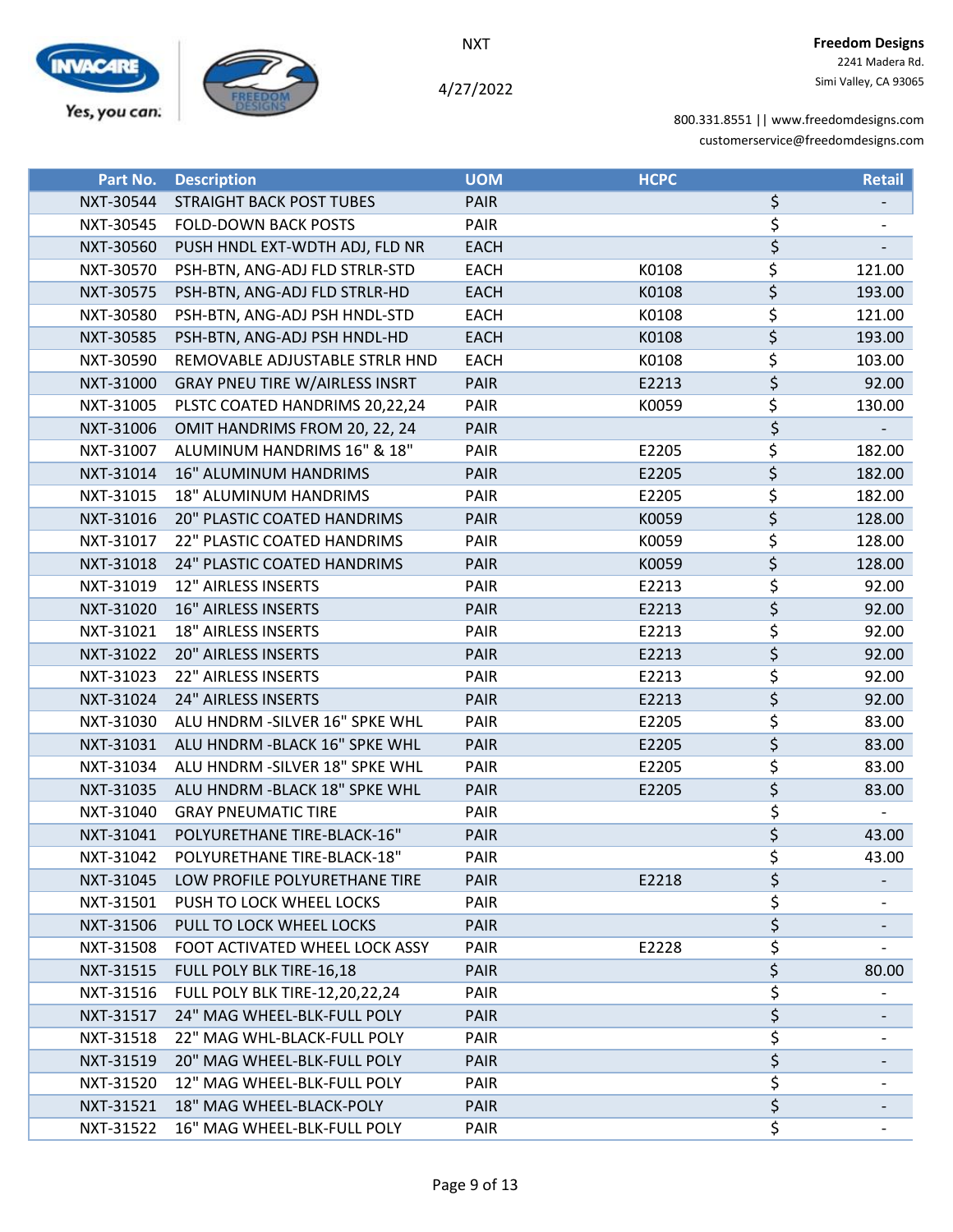



4/27/2022

 2241 Madera Rd. Simi Valley, CA 93065

| Part No.  | <b>Description</b>                   | <b>UOM</b>  | <b>HCPC</b> |                  | <b>Retail</b> |
|-----------|--------------------------------------|-------------|-------------|------------------|---------------|
| NXT-31523 | 12" SEMI PNEUMATIC PLST MAG WH       | <b>PAIR</b> | K0069       | \$               | 190.00        |
| NXT-31524 | OMIT REAR WHEELS & AXLES             | PAIR        |             | \$               |               |
| NXT-31525 | 12" MAG WHEEL                        | <b>PAIR</b> |             | \$               |               |
| NXT-31526 | 12" LOW PROFILE POLY MAG WHL         | PAIR        | E2218       | \$               |               |
| NXT-31527 | 20" MAG WHL PNEU-ALU HNDRIM          | <b>PAIR</b> |             | \$               |               |
| NXT-31528 | 22" MAG WHL PNEU-ALU HNDRIM          |             |             | \$               |               |
| NXT-31529 | 24" MAG WHL PNEU-ALU HNDRIM          | <b>PAIR</b> |             | \$               |               |
| NXT-31530 | 16" MAG WHEEL FOR PNEUM              | PAIR        | K0070       | \$               | 45.00         |
| NXT-31533 | 18" MAG WHEEL FOR PNEUM              | <b>PAIR</b> | K0070       | \$               | 45.00         |
| NXT-31534 | 16" SPOKE WHEEL SILVER NO H/R        | PAIR        |             | \$               |               |
| NXT-31535 | <b>16" SPOKE WHEEL-BLACK</b>         | <b>PAIR</b> |             | \$               |               |
| NXT-31537 | 18" SPOKE WHEEL SILVER NO H/R        | PAIR        |             | \$               |               |
| NXT-31538 | <b>18" SPOKE WHEEL BLACK</b>         | <b>PAIR</b> |             | \$               |               |
| NXT-31540 | 20" SPOKE WHEEL W/ ALU HANDRIM       | PAIR        |             | \$               | 220.00        |
| NXT-31541 | 22" SPOKE WHEEL W/ ALU HANDRIM       | <b>PAIR</b> |             | \$               | 220.00        |
| NXT-31542 | 24" SPOKE WHEEL W/ ALU HANDRIM       | PAIR        |             | \$               | 220.00        |
| NXT-31543 | <b>BLACK PNEUMATIC TIRE</b>          | <b>PAIR</b> |             | $\overline{\xi}$ |               |
| NXT-31544 | BLACK PNEUM TIRE W/AIRLESS INS       | PAIR        | E2213       | \$               | 92.00         |
| NXT-31550 | <b>WHEEL INTERCHANGE KIT - E35</b>   | <b>KIT</b>  |             | \$               | 170.00        |
| NXT-31600 | <b>CURB ASSIST ANTI-TIP ASSY ADJ</b> | <b>PAIR</b> | E0971       | \$               | 135.00        |
| NXT-31603 | STD ANTI-TIP ASSY FLIP UP ADJ        | <b>PAIR</b> | E0971       | \$               | 135.00        |
| NXT-31605 | SWING-AWAY ANTI-TIPPERS FT ACT       | PAIR        | E0971       | \$               | 194.00        |
| NXT-31606 | FIXED ANTI-TIP ASSEMBLY              | <b>PAIR</b> | E0971       | \$               | 135.00        |
| NXT-31801 | WHEEL LOCK EXTENSION HANDLES         | PAIR        | E0961       | \$               | 81.00         |
| NXT-33000 | <b>OMIT HANGERS &amp; FOOTPLATES</b> | <b>PAIR</b> |             | \$               |               |
| NXT-34111 | 3" LIGHT UP POLYURETHNE CASTER       | PAIR        |             | \$               | 94.00         |
| NXT-34200 | 7" X 2" POLY CASTER                  | <b>PAIR</b> |             | \$               | 215.00        |
| NXT-34222 | 5" X 1.5" POLY PLASTIC MAG CST       | PAIR        |             | \$               | 94.00         |
| NXT-34333 | <b>OMIT CASTER WHEELS</b>            | <b>PAIR</b> |             | \$               |               |
| NXT-34444 | 6" X 2" POLY WITH TREAD              | PAIR        |             | Ś                | 105.00        |
| NXT-34555 | 5" X 1" POLY PLASTIC MAG             | <b>PAIR</b> |             | \$               |               |
| NXT-34666 | 6" X 1" POLY PLASTIC MAG             | <b>PAIR</b> |             | \$               |               |
| NXT-34667 | 6 X 1" PNEUMATIC PLASTIC MAG         | <b>PAIR</b> | E2214+E2215 | \$               |               |
| NXT-34777 | 7 X 1" POLY PLASTIC MAG              | <b>PAIR</b> |             | \$               |               |
| NXT-34778 | .75" CASTER STEM BOLT EXTENS         | <b>PAIR</b> |             | \$               |               |
| NXT-34888 | 3" POLYURETHANE CASTER               | <b>PAIR</b> |             | \$               |               |
| NXT-34999 | 6" X 1.5" POLY PLASTIC MAG           | <b>PAIR</b> |             | \$               | 94.00         |
| NXT-35035 | NXT / ALBER E35 CONFIGURATION        | <b>EACH</b> |             | \$               |               |
| NXT-35050 | 5" LIGHT UP POLYURETHAN CASTER       | <b>PAIR</b> |             | \$               | 109.00        |
| NXT-36019 | MINI ALU ANG ADJ FLIP UP FTPLT       | PAIR        | K0040       | \$               | 172.00        |
| NXT-36020 | KIDS ALU ANG ADJ FLIP UP FTPLT       | <b>PAIR</b> | K0040       | \$               | 205.00        |
| NXT-36021 | ADLT ANG ADJ FLIP FTPLT W/ H/L       | PAIR        | K0040+E0951 | \$               | 205.00        |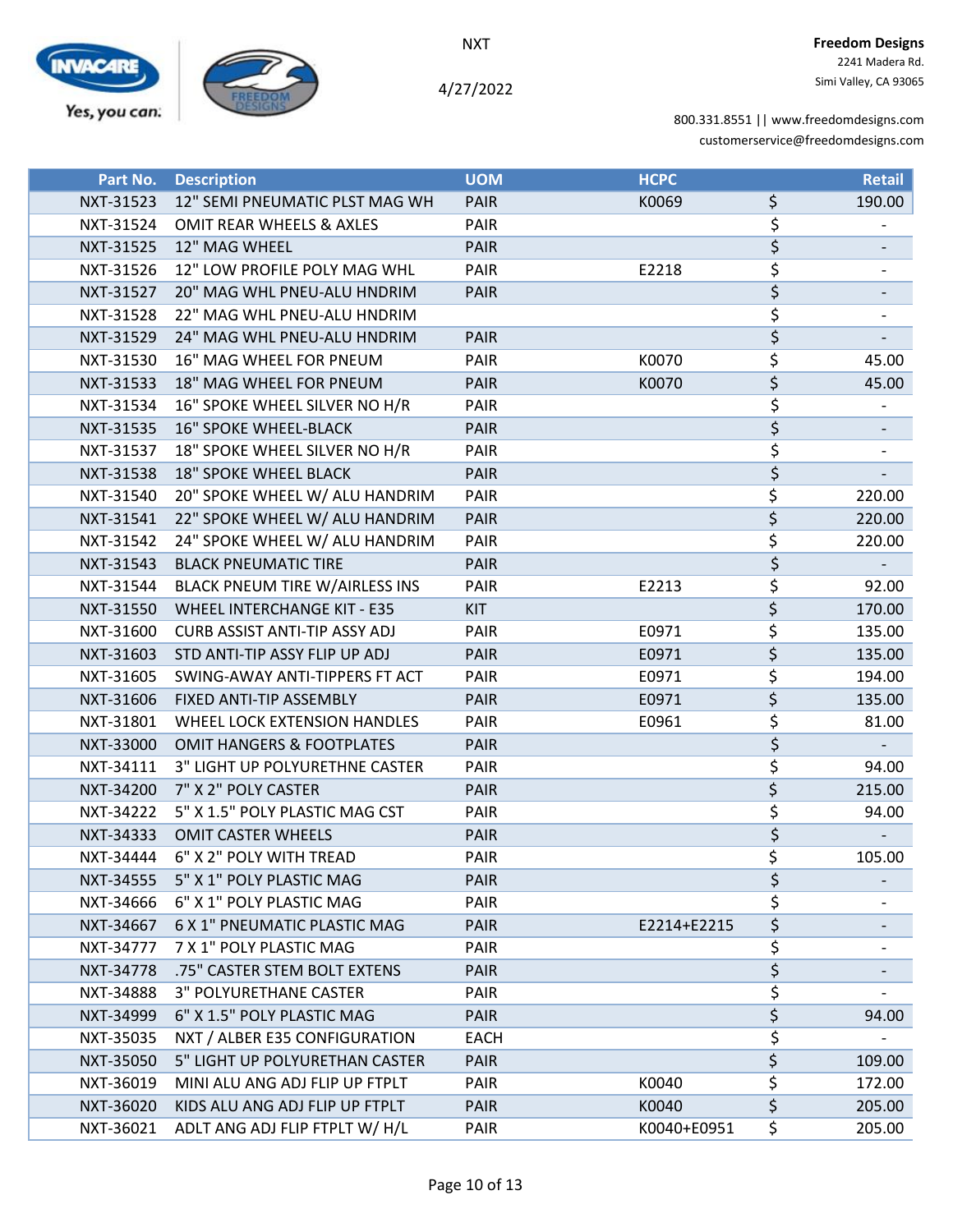

4/27/2022

| Part No.              | <b>Description</b>                    | <b>UOM</b>  | <b>HCPC</b> |                        | <b>Retail</b> |
|-----------------------|---------------------------------------|-------------|-------------|------------------------|---------------|
| NXT-36022             | <b>HEEL LOOPS</b>                     | <b>PAIR</b> | E0951       | \$                     | 49.00         |
| NXT-36023             | <b>OMIT HEEL LOOPS</b>                | PAIR        |             | \$                     |               |
| NXT-36024             | <b>CALF STRAP - WEBBING</b>           | <b>EACH</b> | K0038       | \$                     | 49.00         |
| NXT-36025             | MIDLINE MOUNTED FOOTPLATES            | <b>EACH</b> |             | \$                     |               |
| NXT-36026             | ABDUCTION MOUNTED FOOTPLATES          | <b>EACH</b> |             | \$                     |               |
| NXT-36029             | ANGLE ADJ REM FOOTBOARD ASSY          | <b>EACH</b> | K0040       | \$                     | 205.00        |
| NXT-36030             | <b>BOLTARON ADJ ANG F/U FTBRD</b>     | <b>EACH</b> | K0040       | \$                     | 205.00        |
| NXT-36033             | ALU ANG ADJ FLIP-UP FOOTPLATE         | PAIR        | K0040       | \$                     | 205.00        |
| NXT-36040             | MAPS - MULTI AXIS POS SYS PAIR        | <b>PAIR</b> |             | \$                     | 350.00        |
| NXT-36040-L           | MAPS - MULTI AXIS POS SYS LEFT        | <b>EACH</b> |             | \$                     | 176.00        |
| NXT-36040-R           | MAPS - MULTI AXIS POS SYS RGHT        | <b>EACH</b> |             | \$                     | 176.00        |
| NXT-36401             | 4.5" HEAVY DUTY EXT FOR ELR           | PAIR        |             | \$                     | 63.00         |
| NXT-36402             | <b>4.5" HEAVY DUTY EXTENSION</b>      | <b>PAIR</b> |             | \$                     | 63.00         |
| NXT-36403             | <b>6.5" HEAVY DUTY EXTENSION</b>      | PAIR        |             | \$                     | 74.00         |
| NXT-36404             | <b>OMIT FOOTPLATES ONLY</b>           | <b>PAIR</b> |             | \$                     |               |
| NXT-36405             | <b>6.5" HEAVY DUTY EXT FOR ELR</b>    | PAIR        |             | \$                     | 74.00         |
| NXT-36407             | <b>HIGH MOUNT BRACKETS</b>            | <b>PAIR</b> | K0037       | \$                     | 110.00        |
| NXT-36408-L           | <b>MULTI AXIS POSITION SYSTM-LEFT</b> | <b>EACH</b> |             | \$                     | 165.00        |
| <b>NXT-36408-LEFT</b> | <b>MULTI AXIS POSITION SYSTM-LEFT</b> | <b>EACH</b> |             | \$                     | 165.00        |
| NXT-36408-R           | MULTI AXIS POSITION SYSTM-RGHT        | <b>EACH</b> |             | \$                     | 165.00        |
| NXT-36408-RIGHT       | <b>MULTI AXIS POSITION SYSTM-RGHT</b> | <b>EACH</b> |             | \$                     | 165.00        |
| NXT-36410             | HIGH MOUNT CLAMPS AND TUBES           | PAIR        | K0037       | \$                     | 110.00        |
| NXT-38200             | 13.5" LOCKING FLIP BACK ARMS          | PAIR        | E0973       | $\overline{\varsigma}$ | 285.00        |
| NXT-38200-L           | 13.5" LOCKING FLIP BACK ARMS L        | <b>EACH</b> | E0973       | \$                     | 143.00        |
| NXT-38200-R           | 13.5" LOCKING FLIP BACK ARMS R        | <b>EACH</b> | E0973       | \$                     | 143.00        |
| NXT-38201             | 10.5" LONG FLIP BACK LOCKING          | PAIR        | E0973       | \$                     | 285.00        |
| NXT-38201-L           | 10.5" LONG FLIP BACK LOCKING L        | <b>EACH</b> | E0973       | \$                     | 143.00        |
| NXT-38201-R           | 10.5" LONG FLIP BACK LOCKING R        | <b>EACH</b> | E0973       | \$                     | 143.00        |
| NXT-38202             | 13.5" FLIP BACK ARMRESTS              | <b>PAIR</b> |             | \$                     |               |
| NXT-38202-L           | 13.5" FLIP BACK ARMRESTS LT           | <b>EACH</b> |             | \$                     |               |
| NXT-38202-R           | 13.5" FLIP BACK ARMRESTS RT           | <b>EACH</b> |             | \$                     |               |
| NXT-38203             | SINGLE POST HGHT ADJ REM TALL         | PAIR        | E0973       | \$                     | 307.00        |
| NXT-38204             | 10.5" FLIP BACK ARMRESTS              | <b>PAIR</b> |             | \$                     |               |
| NXT-38204-L           | 10.5" FLIP BACK ARMRESTS LT           | EACH        |             | \$                     |               |
| NXT-38204-R           | 10.5" FLIP BACK ARMRESTS RT           | <b>EACH</b> |             | \$                     |               |
| NXT-38205             | DUAL POST FIXED-HGT REM ARM           | <b>PAIR</b> |             | \$                     |               |
| NXT-38206             | DUAL POST FLIP HGHT-ADJ REM           | <b>PAIR</b> | E0973       | \$                     | 318.00        |
| NXT-38207             | 10.5"-13.5" LOCK FLIP TELESCOP        | <b>PAIR</b> |             | \$                     | 307.00        |
| NXT-38208             | 10.5"-13.5" FLIP BACK TELESCOP        | <b>PAIR</b> | E0973       | \$                     | 285.00        |
| NXT-38208-L           | 10.5"-13.5" FLIP BACK TELESCOP        | EACH        | E0973       | $\overline{\xi}$       | 285.00        |
| NXT-38208-R           | 10.5"-13.5" FLIP BACK TELESCOP        | <b>EACH</b> | E0973       | $\overline{\varsigma}$ | 285.00        |
| NXT-38209             | <b>OMIT ARMRESTS</b>                  | PAIR        |             | \$                     |               |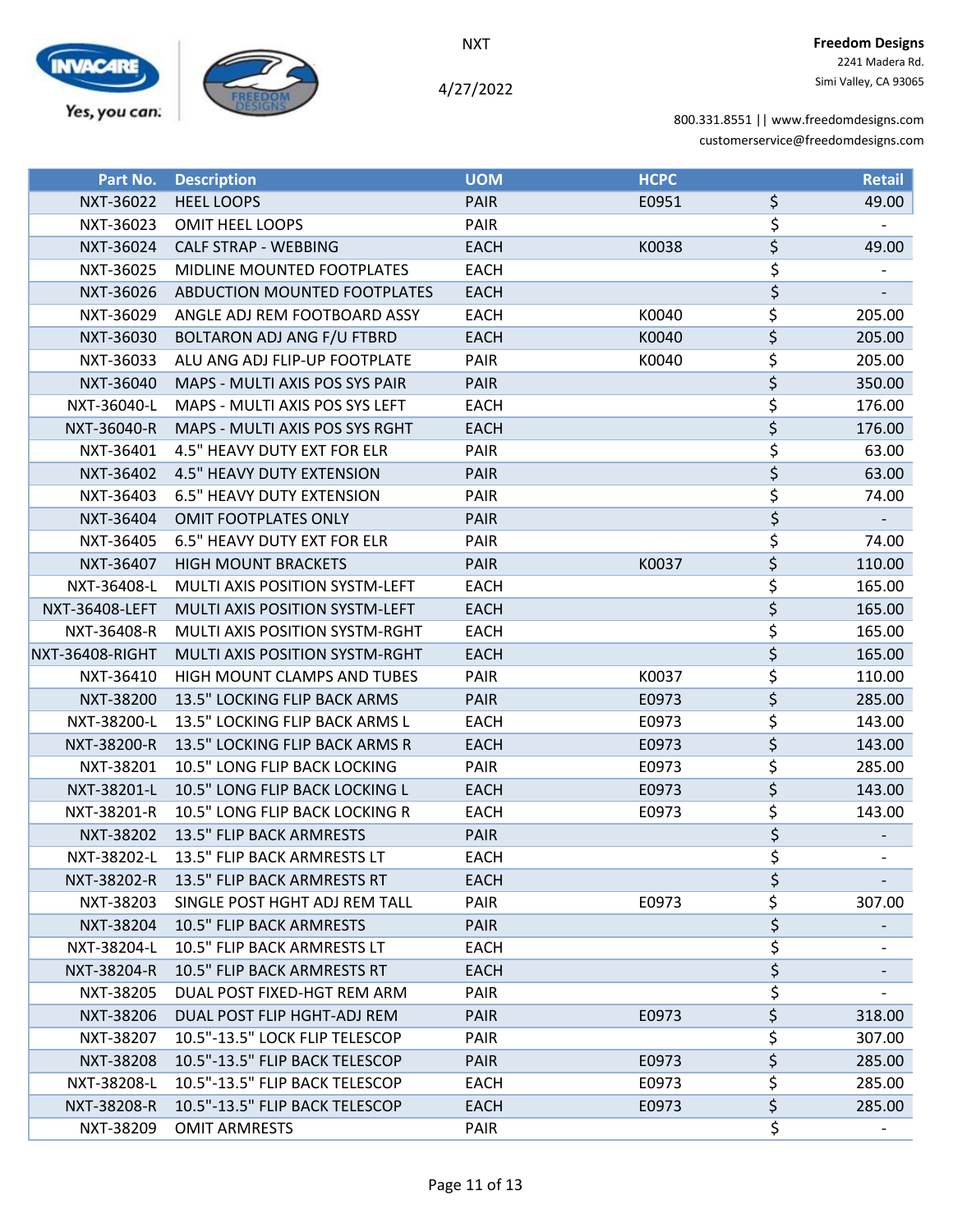

4/27/2022

| Part No.       | <b>Description</b>                    | <b>UOM</b>  | <b>HCPC</b> |                                 | <b>Retail</b> |
|----------------|---------------------------------------|-------------|-------------|---------------------------------|---------------|
| NXT-38210      | 10.5"-13.5" FLIP BCK TELES LCK        | PAIR        | E0973       | \$                              | 307.00        |
| NXT-38210-L    | 10.5"-13.5" FLIP BCK TELES LCK        | <b>EACH</b> | E0973       | \$                              | 154.00        |
| NXT-38210-R    | 10.5"-13.5" FLIP BCK TELES LCK        | <b>EACH</b> | E0973       | \$                              | 154.00        |
| NXT-38213      | DESK LENGTH ARMREST PADS              | PAIR        |             | \$                              |               |
| NXT-38213-L    | DESK LENGTH ARMREST PAD LT            | <b>EACH</b> |             | $\overline{\boldsymbol{\zeta}}$ |               |
| NXT-38213-R    | DESK LENGTH ARMREST PAD RT            | <b>EACH</b> |             | \$                              |               |
| NXT-38214      | FULL LENGTH ARMREST PADS              | <b>PAIR</b> |             | \$                              |               |
| NXT-38214-L    | FULL LENGTH ARMREST PAD LT            | <b>EACH</b> |             | \$                              |               |
| NXT-38214-R    | FULL LENGTH ARMREST PAD RT            | <b>EACH</b> |             | \$                              |               |
| NXT-38215      | 17"-20" FLIP BCK TELESC LCKING        | PAIR        | E0973       | \$                              | 307.00        |
| NXT-38215-L    | 17"-20" FLIP BCK TELESC LCKING        | <b>EACH</b> | E0973       | \$                              | 154.00        |
| NXT-38215-R    | 17"-20" FLIP BCK TELESC LCKING        | <b>EACH</b> | E0973       | \$                              | 154.00        |
| NXT-38216      | FOAM WRAP ARM PADS - STD              | <b>PAIR</b> |             | \$                              |               |
| NXT-38217      | SINGLE POST HGHT ADJ REM SHORT        | PAIR        | E0973       | \$                              | 307.00        |
| NXT-38218      | <b>8.5" FLIP BACK ARMRESTS</b>        | <b>PAIR</b> |             | $\overline{\varsigma}$          |               |
| NXT-38220      | 8.5" LONG FLIP BACK LOCKING           | PAIR        | E0973       | \$                              | 285.00        |
| NXT-38222      | SNGL PST FXD HGT REMVBL SHORT         | <b>PAIR</b> | E0973       | \$                              | 254.00        |
| NXT-38224      | SNGL PST FXD HGT REMVBL TALL          | PAIR        | E0973       | \$                              | 254.00        |
| NXT-38230      | SNGL PST FXD HGT SDE GRD PD SM        | <b>PAIR</b> | K0108       | \$                              | 99.00         |
| NXT-38231      | SNGL PST FXD HGT SDE GRD PD MD        | PAIR        | K0108       | \$                              | 99.00         |
| NXT-38232      | SNGL PST FXD HGT SDE GRD PD LG        | <b>PAIR</b> | K0108       | \$                              | 99.00         |
| NXT-38750      | CANOPY w/FRAME                        | <b>EACH</b> | K0108       | \$                              | 165.00        |
| NXT-38756      | CANOPY w/VISOR                        | <b>EACH</b> | K0108       | \$                              | 193.00        |
| NXT-39007      | <b>CUSHION 2" 4# BLACK KNIT COVER</b> | <b>EACH</b> |             | \$                              | 105.00        |
| NXT-39010      | FIXED SOLID SEAT PAN-BOLTARON         | <b>EACH</b> | E2231       | \$                              | 183.00        |
| NXT-39012      | REMVBL SOLID SEAT PAN-BOLTARON        | EACH        | E2231       | \$                              | 193.00        |
| NXT-39030      | FIXED SLD SEAT PAN - ALU              | <b>EACH</b> | E2231       | \$                              | 215.00        |
| NXT-39030-1012 | FIXED SLD SEAT PAN - ALU 10X12        | <b>EACH</b> | E2231       | \$                              | 215.00        |
| NXT-39030-1214 | FIXED SLD SEAT PAN - ALU 12X14        | <b>EACH</b> | E2231       | \$                              | 215.00        |
| NXT-39030-1416 | FIXED SLD SEAT PAN - ALU 14X16        | <b>EACH</b> | E2231       | \$                              | 215.00        |
| NXT-39030-1618 | FIXED SLD SEAT PAN - ALU 16x18        | <b>EACH</b> | E2231       | \$                              | 215.00        |
| NXT-39030-1818 | FIXED SLD SEAT PAN - ALU 18x18        | <b>EACH</b> | E2231       | \$                              | 215.00        |
| NXT-39032      | REMVBL SLD SEAT PAN - ALU             | <b>EACH</b> | E2231       | \$                              | 289.00        |
| NXT-39040-1212 | FXD, ADJ ALU ST PN 10-12X12           | <b>EACH</b> | E2231       | \$                              | 312.00        |
| NXT-39040-1414 | FXD, ADJ ALU ST PN 12-14X14           | <b>EACH</b> | E2231       | \$                              | 312.00        |
| NXT-39040-1616 | FXD, ADJ ALU ST PN 14-16X16           | EACH        | E2231       | \$                              | 312.00        |
| NXT-39040-1818 | FXD, ADJ ALU ST PN 16-18X18           | <b>EACH</b> | E2231       | \$                              | 312.00        |
| NXT-39040-1820 | FXD, ADJ ALU ST PN 16-18X20           | EACH        | E2231       | \$                              | 312.00        |
| NXT-40000      | 4" POLYURETHANE CASTER                | <b>PAIR</b> |             | \$                              |               |
| NXT-41000      | 4" LIGHT UP POLYURETHAN CASTER        | PAIR        |             | \$                              | 109.00        |
| NXT-42000      | 5" X 1.4" POLY ALUMINUM MAG           |             |             | $\overline{\xi}$                | 180.00        |
| NXT-43000      | 4" X 1.4" POLY ALUMINUM MAG           |             |             | \$                              | 180.00        |